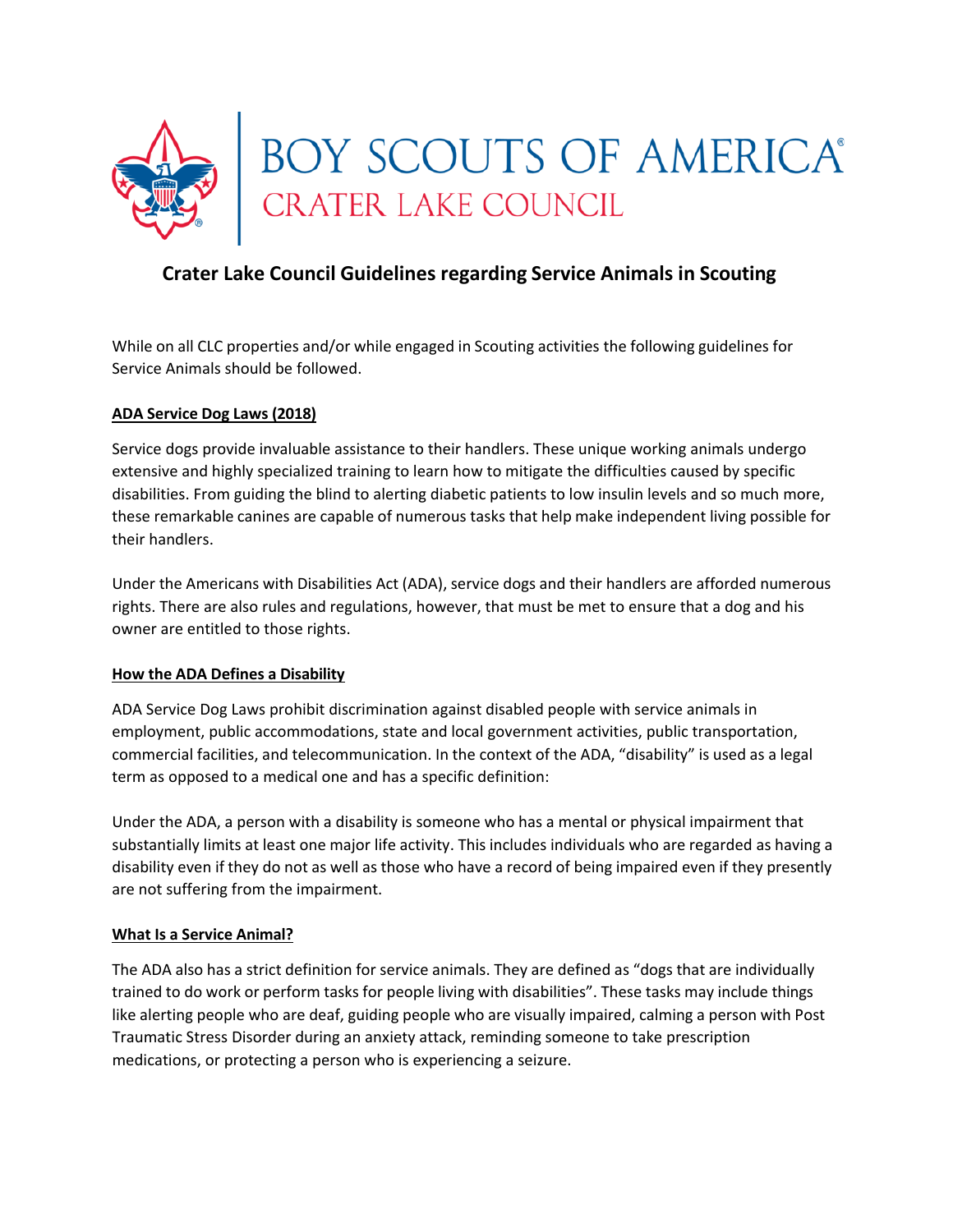Service dogs are working animals – **not pets**. They must be trained to perform a task that is directly related to the handler's disability. The ADA does not recognize dogs who solely provide emotional support or comfort as service animals.

### **Where Service Dogs Are Allowed**

Businesses, nonprofit organizations, and state and local governments are typically required to allow service dogs under ADA service dog laws to accompany people with disabilities in any areas that are open to the public. They must be allowed in establishments that prepare or serve food regardless of local or state health codes prohibiting animals on the premises. ADA service dog laws will always overrule local laws.

Business owners and staff are only allowed to ask two questions regarding service dogs. They may ask if the dog is a service animal that is required due to a disability and what type of work or task the dog has been trained to do. The ADA prohibits them from asking about a person's disability. They are also not allowed to require any type of identification or certification documents for the dog or medical documentation from the handler. They also may not ask that the dog demonstrate what it has been trained to do.

People with disabilities and their services are not to be isolated from other customers or patrons. They also may not be treated less favorably or be required to pay additional fees for their animals. Businesses that charge additional fees or deposits for pets – such as hotels – must waive these fees for service animals.

## **Requirementsfor Service Dog and Handler Teams**

**Discriminating against service dogs and their handlers is illegal. However, there are a few rules by which dogs and their handlers must abide. The ADA requires that service animals be under the control of the handler at all times. In most instances, the handler will be the individual with a disability or a third party who accompanies the individual with a disability. The service animal must be harnessed, leashed, or tethered while in public places unless these devices interfere with the service animal's work or the person's disability prevents use of these devices. In that case, the person must use voice, signal, or other effective means to maintain control of the animal. For example, a person who uses a wheelchair may use a long, retractable leash to allow her service animal to pick up or retrieve items.**  She may not allow the dog to wander away from them and must maintain control of the dog, even if it **is retrieving an item at a distance from them. Or, a returning veteran who has PTSD and has great difficulty entering unfamiliar spaces may have a dog that is trained to enter a space, check to see that no threats are there, and come back and signal that it is safe to enter. The dog must be off leash to do its job but may be leashed at other times. Under control also means that a service animal should not be allowed to bark repeatedly in a lecture hall, theater, library, or other quiet place. However, if** a dog barks just once, or barks because someone has provoked it, this would not mean that the dog is **out of control.**

If a service dog is not under control and the handler fails to act to gain to control, a business owner or **staff member is permitted to ask that the animal be removed from the premises. A handler may also**